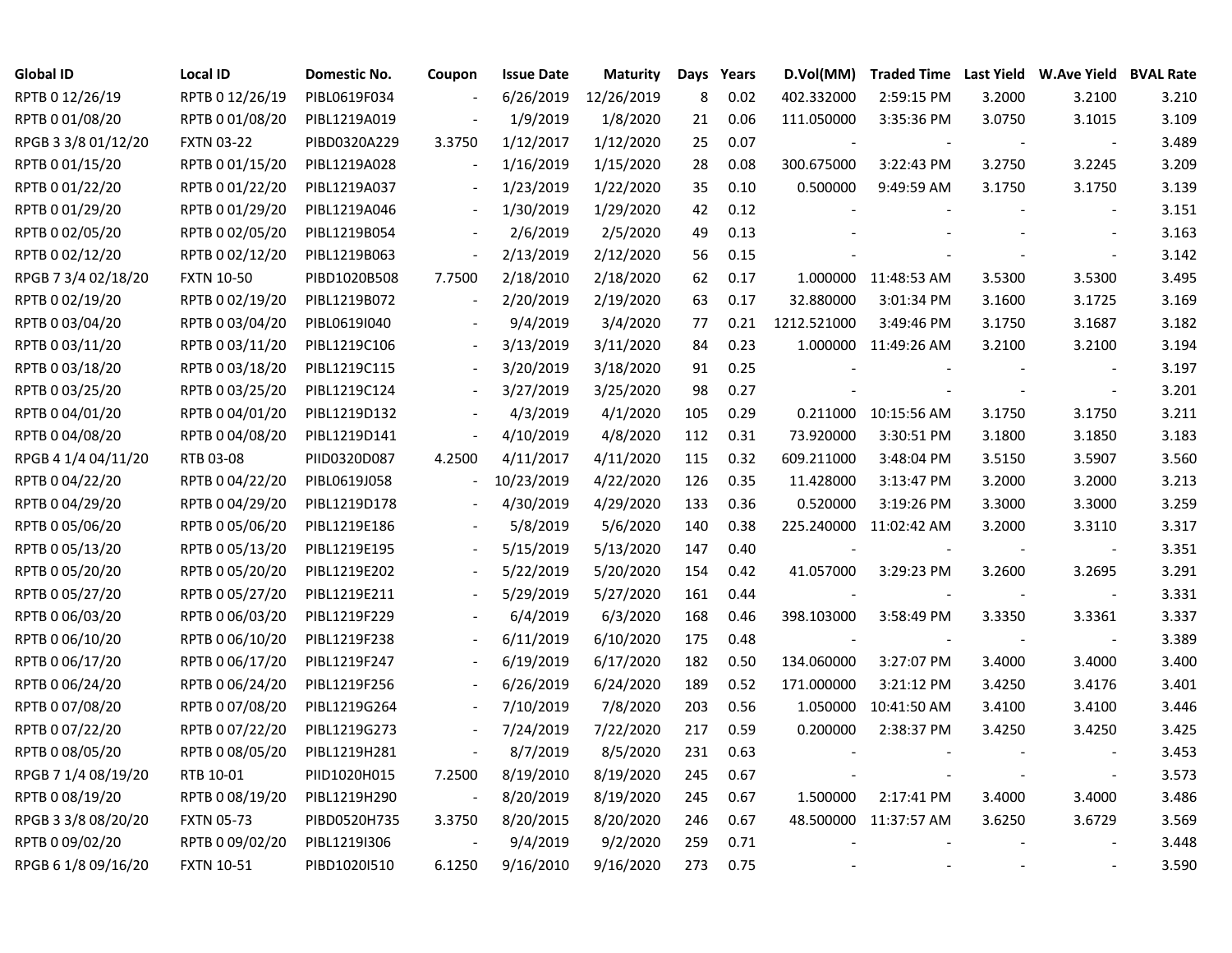| <b>Global ID</b>     | <b>Local ID</b>   | Domestic No. | Coupon  | <b>Issue Date</b> | <b>Maturity</b>  | Days | Years |                          | D.Vol(MM) Traded Time Last Yield W.Ave Yield BVAL Rate |        |                          |       |
|----------------------|-------------------|--------------|---------|-------------------|------------------|------|-------|--------------------------|--------------------------------------------------------|--------|--------------------------|-------|
| RPTB 0 09/16/20      | RPTB 0 09/16/20   | PIBL1219I315 |         | 9/18/2019         | 9/16/2020        | 273  | 0.75  |                          |                                                        |        |                          | 3.461 |
| RPTB 0 10/07/20      | RPTB 0 10/07/20   | PIBL1219J323 |         | 10/9/2019         | 10/7/2020        | 294  | 0.81  |                          |                                                        |        |                          | 3.475 |
| RPTB 0 10/21/20      | RPTB 0 10/21/20   | PIBL1219J332 |         | 10/23/2019        | 10/21/2020       | 308  | 0.84  |                          |                                                        |        |                          | 3.473 |
| RPTB 0 11/04/20      | RPTB 0 11/04/20   | PIBL1219K358 |         | 11/6/2019         | 11/4/2020        | 322  | 0.88  | 55.651000                | 2:17:49 PM                                             | 3.4250 | 3.4564                   | 3.465 |
| RPTB 0 11/18/20      | RPTB 0 11/18/20   | PIBL1219K367 |         | 11/20/2019        | 11/18/2020       | 336  | 0.92  | 21.354000                | 2:51:56 PM                                             | 3.4500 | 3.4500                   | 3.460 |
| RPTB 0 12/02/20      | RPTB 0 12/02/20   | PIBL1219L375 |         | 12/4/2019         | 12/2/2020        | 350  | 0.96  | 21.281000                | 3:21:14 PM                                             | 3.4500 | 3.4500                   | 3.446 |
| RPGB 5 7/8 12/16/20  | <b>FXTN 10-52</b> | PIBD1020L525 | 5.8750  | 12/16/2010        | 12/16/2020       | 364  | 1.00  |                          |                                                        |        |                          | 3.622 |
| RPGB 4 1/4 01/25/21  | <b>FXTN 03-23</b> | PIBD0321A236 | 4.2500  | 1/25/2018         | 1/25/2021        | 404  | 1.11  | 160.500000               | 3:10:51 PM                                             | 3.6500 | 3.6773                   | 3.696 |
| RPGB 7 3/8 03/03/21  | RTB 10-02         | PIID1021C027 | 7.3750  | 3/3/2011          | 3/3/2021         | 441  | 1.21  |                          |                                                        |        |                          | 3.629 |
| RPGB 3 1/2 03/20/21  | <b>FXTN 07-57</b> | PIBD0721C574 | 3.5000  | 3/20/2014         | 3/20/2021        | 458  | 1.25  | 26.889000                | 3:46:34 PM                                             | 3.6700 | 3.6825                   | 3.673 |
| RPGB 6 1/2 04/28/21  | <b>FXTN 10-53</b> | PIBD1021D531 | 6.5000  | 4/28/2011         | 4/28/2021        | 497  | 1.36  | $\overline{\phantom{a}}$ |                                                        |        | $\overline{\phantom{a}}$ | 3.643 |
| RPGB 4 7/8 06/13/21  | RTB 03-09         | PIID0321F092 | 4.8750  | 6/13/2018         | 6/13/2021        | 543  | 1.49  | 1.260000                 | 2:51:20 PM                                             | 3.7500 | 3.7103                   | 3.645 |
| RPGB 5 3/4 10/20/21  | RTB 10-03         | PIID1021J039 | 5.7500  | 10/20/2011        | 10/20/2021       | 672  | 1.84  |                          | 1.050000 10:31:51 AM                                   | 3.7300 | 3.7300                   | 3.690 |
| RPGB 5 3/4 11/24/21  | <b>FXTN 10-55</b> | PIBD1021K551 | 5.7500  | 11/24/2011        | 11/24/2021       | 707  | 1.94  |                          |                                                        |        |                          | 3.699 |
| RPGB 6 3/8 01/19/22  | <b>FXTN 10-54</b> | PIBD1022G545 | 6.3750  | 7/19/2011         | 1/19/2022        | 763  | 2.09  |                          |                                                        |        |                          | 3.709 |
| RPGB 4 01/26/22      | <b>FXTN 05-74</b> | PIBD0522A747 | 4.0000  | 1/26/2017         | 1/26/2022        | 770  | 2.11  | 71.540000                | 3:40:10 PM                                             | 3.7500 | 3.7500                   | 3.729 |
| RPGB 15 03/14/22     | <b>FXTN 20-02</b> | PIBD2022C021 | 15.0000 | 3/14/2002         | 3/14/2022        | 817  | 2.24  |                          |                                                        |        | $\overline{\phantom{a}}$ | 3.730 |
| RPGB 4 3/4 07/04/22  | <b>FXTN 03-24</b> | PIBD0322G247 | 4.7500  | 7/4/2019          | 7/4/2022         | 929  | 2.54  | 204.500000               | 3:19:27 PM                                             | 3.7250 | 3.7315                   | 3.724 |
| RPGB 4 7/8 08/02/22  | <b>FXTN 10-56</b> | PIBD1022H562 | 4.8750  | 8/2/2012          | 8/2/2022         | 958  | 2.62  |                          |                                                        |        | $\overline{\phantom{a}}$ | 3.770 |
| RPGB 4 3/4 09/13/22  | <b>FXTN 10-57</b> | PIBD1022I570 | 4.7500  | 9/13/2012         | 9/13/2022 1,000  |      | 2.74  |                          |                                                        |        |                          | 3.782 |
| RPGB 12 3/4 10/17/22 | <b>FXTN 20-03</b> | PIBD2022J033 | 12.7500 | 10/17/2002        | 10/17/2022 1,034 |      | 2.83  |                          |                                                        |        | $\overline{\phantom{a}}$ | 3.792 |
| RPGB 4 5/8 12/04/22  | RTB 05-11         | PIID0522L114 | 4.6250  | 12/4/2017         | 12/4/2022 1,082  |      | 2.96  | 113.610000               | 3:04:54 PM                                             | 3.7775 | 3.7723                   | 3.771 |
| RPGB 4 12/06/22      | <b>FXTN 10-58</b> | PIBD1022L585 | 4.0000  | 12/6/2012         | 12/6/2022 1,084  |      | 2.97  |                          | 0.300000 11:08:29 AM                                   | 3.8500 | 3.8500                   | 3.806 |
| RPGB 13 02/20/23     | <b>FXTN 20-04</b> | PIBD2023B048 | 13.0000 | 2/20/2003         | 2/20/2023 1,160  |      | 3.18  | $\overline{\phantom{a}}$ |                                                        |        | $\overline{\phantom{a}}$ | 3.831 |
| RPGB 5 1/2 03/08/23  | <b>FXTN 05-75</b> | PIBD0523C752 | 5.5000  | 3/8/2018          | 3/8/2023 1,176   |      | 3.22  | 53.000000                | 3:03:26 PM                                             | 3.8000 | 3.8042                   | 3.860 |
| RPGB 3 1/2 04/21/23  | <b>FXTN 07-58</b> | PIBD0723D588 | 3.5000  | 4/21/2016         | 4/21/2023 1,220  |      | 3.34  | 43.400000                | 3:45:56 PM                                             | 3.8600 | 3.8585                   | 3.841 |
| RPGB 11 7/8 05/29/23 | <b>FXTN 20-05</b> | PIBD2023E054 | 11.8750 | 5/29/2003         | 5/29/2023 1,258  |      | 3.44  |                          |                                                        |        | $\overline{\phantom{a}}$ | 3.863 |
| RPGB 3 1/4 08/15/23  | RTB 10-04         | PIID1023H046 | 3.2500  | 8/15/2013         | 8/15/2023 1,336  |      | 3.66  | 73.588000                | 3:06:25 PM                                             | 3.9000 | 3.9229                   | 3.901 |
| RPGB 11 3/8 10/23/23 | <b>FXTN 20-06</b> | PIBD2023J068 | 11.3750 | 10/23/2003        | 10/23/2023 1,405 |      | 3.85  |                          |                                                        |        |                          | 3.910 |
| RPGB 6 1/4 03/12/24  | RTB 05-12         | PIID0524C129 | 6.2500  | 3/12/2019         | 3/12/2024 1,546  |      | 4.23  | 1988.720000              | 3:54:39 PM                                             | 3.8600 | 3.8663                   | 3.862 |
| RPGB 4 1/2 04/20/24  | <b>FXTN 07-59</b> | PIBD0724D595 | 4.5000  | 4/20/2017         | 4/20/2024 1,585  |      | 4.34  | 43.862870                | 3:42:36 PM                                             | 3.9500 | 3.9012                   | 3.974 |
| RPGB 12 3/8 06/03/24 | <b>FXTN 20-07</b> | PIBD2024F075 | 12.3750 | 6/3/2004          | 6/3/2024 1,629   |      | 4.46  |                          |                                                        |        | $\overline{\phantom{a}}$ | 3.989 |
| RPGB 12 7/8 08/05/24 | <b>FXTN 20-08</b> | PIBD2024H086 | 12.8750 | 8/5/2004          | 8/5/2024 1,692   |      | 4.63  |                          |                                                        |        | $\overline{\phantom{a}}$ | 4.011 |
| RPGB 4 1/8 08/20/24  | <b>FXTN 10-59</b> | PIBD1024H595 | 4.1250  | 8/20/2014         | 8/20/2024 1,707  |      | 4.67  | 61.000000                | 3:12:57 PM                                             | 4.1000 | 4.0881                   | 4.083 |
| RPGB 4 1/4 10/17/24  | <b>FXTN 05-76</b> | PIBD0524J762 | 4.2500  | 10/17/2019        | 10/17/2024 1,765 |      | 4.83  | 80.000000                | 10:30:39 AM                                            | 3.9600 | 3.9600                   | 3.957 |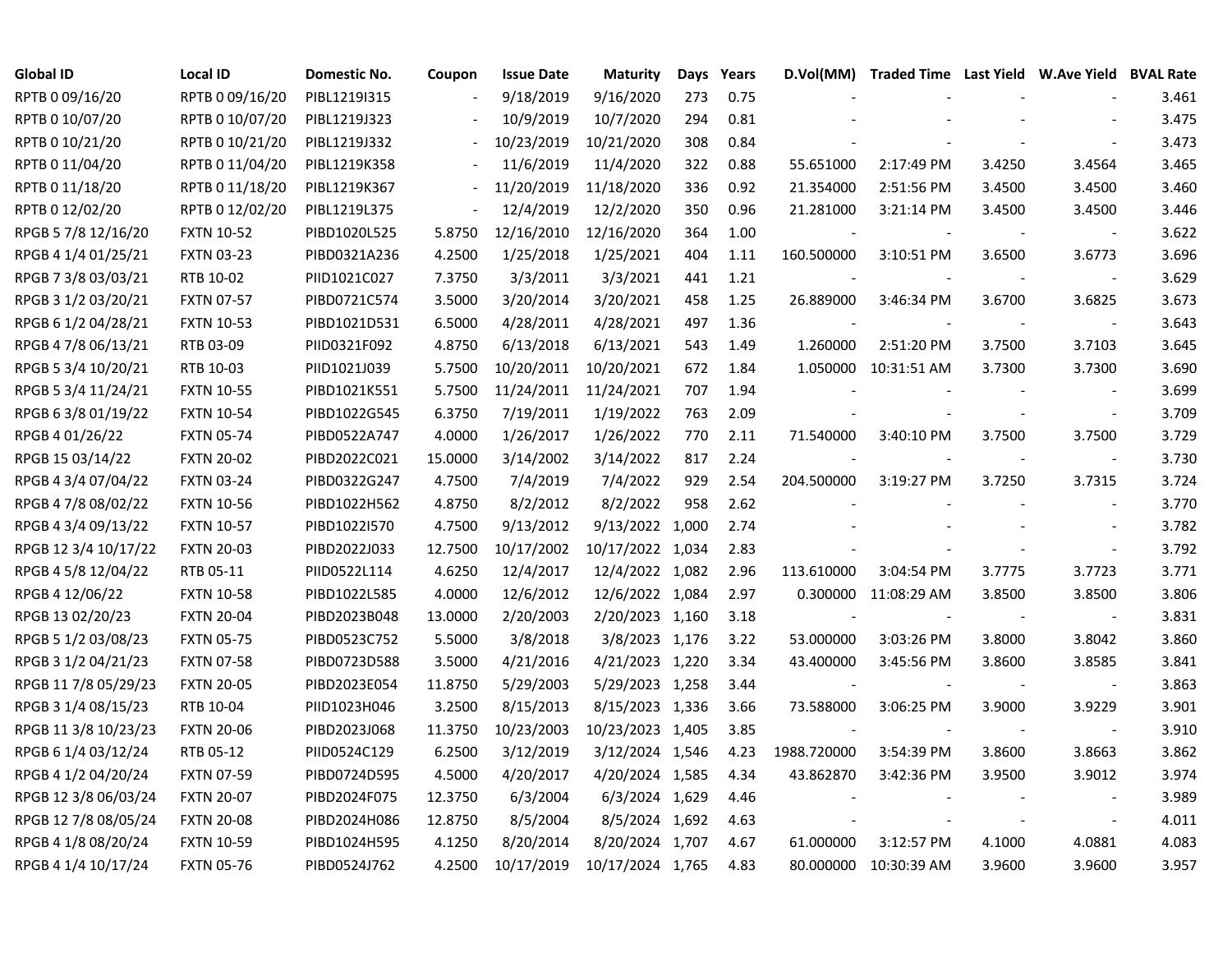| <b>Global ID</b>     | <b>Local ID</b>   | Domestic No. | Coupon  | <b>Issue Date</b> | <b>Maturity</b>        | Days | Years | D.Vol(MM)   | Traded Time Last Yield W.Ave Yield BVAL Rate |                          |                          |       |
|----------------------|-------------------|--------------|---------|-------------------|------------------------|------|-------|-------------|----------------------------------------------|--------------------------|--------------------------|-------|
| RPGB 13 3/4 11/11/24 | <b>FXTN 20-09</b> | PIBD2024K091 | 13.7500 | 11/11/2004        | 11/11/2024 1,790       |      | 4.90  |             |                                              |                          |                          | 4.046 |
| RPGB 5 3/4 04/12/25  | <b>FXTN 07-61</b> | PIBD0725D618 | 5.7500  | 4/12/2018         | 4/12/2025 1,942        |      | 5.32  | 93.300000   | 3:47:32 PM                                   | 4.0250                   | 4.0526                   | 4.059 |
| RPGB 12 1/8 04/14/25 | <b>FXTN 20-10</b> | PIBD2025D103 | 12.1250 | 4/14/2005         | 4/14/2025 1,944        |      | 5.32  |             |                                              |                          |                          | 4.100 |
| RPGB 3 5/8 09/09/25  | <b>FXTN 10-60</b> | PIBD1025I608 | 3.6250  | 9/9/2015          | 9/9/2025 2,092         |      | 5.73  | 409.200000  | 3:34:36 PM                                   | 4.3500                   | 4.2502                   | 4.271 |
| RPGB 12 1/8 10/20/25 | <b>FXTN 20-11</b> | PIBD2025J116 | 12.1250 | 10/20/2005        | 10/20/2025 2,133       |      | 5.84  |             |                                              |                          |                          | 4.166 |
| RPGB 18 1/4 11/29/25 | <b>FXTN 25-01</b> | PIBD2525K015 | 18.2500 | 11/29/2000        | 11/29/2025 2,173       |      | 5.95  |             |                                              |                          | $\overline{\phantom{a}}$ | 4.180 |
| RPGB 10 1/4 01/19/26 | <b>FXTN 20-12</b> | PIBD2026A122 | 10.2500 | 1/19/2006         | 1/19/2026 2,224        |      | 6.09  |             |                                              |                          |                          | 4.197 |
| RPGB 6 1/4 02/14/26  | <b>FXTN 07-62</b> | PIBD0726B627 | 6.2500  | 2/14/2019         | 2/14/2026 2,250        |      | 6.16  | 3012.000000 | 3:59:09 PM                                   | 4.1750                   | 4.1847                   | 4.184 |
| RPGB 3 1/2 09/20/26  | RTB 10-05         | PIID1026I057 | 3.5000  | 9/20/2016         | 9/20/2026 2,468        |      | 6.76  | 117.555000  | 2:29:32 PM                                   | 4.5500                   | 4.3740                   | 4.414 |
| RPGB 6 1/4 10/20/26  | RTB 15-01         | PIID1526J019 | 6.2500  | 10/20/2011        | 10/20/2026 2,498       |      | 6.84  |             |                                              |                          |                          | 4.281 |
| RPGB 8 12/07/26      | <b>FXTN 20-13</b> | PIBD2026L139 | 8.0000  | 12/7/2006         | 12/7/2026 2,546        |      | 6.97  |             |                                              | $\overline{\phantom{a}}$ | $\blacksquare$           | 4.296 |
| RPGB 5 3/8 03/01/27  | RTB 15-02         | PIID1527C023 | 5.3750  | 3/1/2012          | 3/1/2027 2,630         |      | 7.20  | 2.000000    | 2:49:37 PM                                   | 4.4750                   | 4.4750                   | 4.321 |
| RPGB 4 3/4 05/04/27  | <b>FXTN 10-61</b> | PIBD1027E617 | 4.7500  | 5/4/2017          | 5/4/2027 2,694         |      | 7.38  | 160.000000  | 3:20:13 PM                                   | 4.3700                   | 4.3700                   | 4.359 |
| RPGB 8 5/8 09/06/27  | <b>FXTN 20-14</b> | PIBD2027I140 | 8.6250  | 9/6/2007          | 9/6/2027 2,819         |      | 7.72  |             |                                              |                          | $\overline{\phantom{a}}$ | 4.501 |
| RPGB 6 1/4 03/22/28  | <b>FXTN 10-63</b> | PIBD1028C635 | 6.2500  | 3/22/2018         | 3/22/2028 3,017        |      | 8.26  | 50.000000   | 9:52:25 AM                                   | 4.4300                   | 4.4300                   | 4.416 |
| RPGB 9 1/2 12/04/28  | <b>FXTN 20-15</b> | PIBD2028L151 | 9.5000  | 12/4/2008         | 12/4/2028 3,274        |      | 8.96  |             |                                              |                          |                          | 4.398 |
| RPGB 6 7/8 01/10/29  | <b>FXTN 10-64</b> | PIBD1029A644 | 6.8750  | 1/10/2019         | 1/10/2029 3,311        |      | 9.07  | 3927.750000 | 3:56:40 PM                                   | 4.4210                   | 4.4318                   | 4.429 |
| RPGB 8 3/4 05/27/30  | <b>FXTN 20-16</b> | PIBD2030E166 | 8.7500  | 5/27/2010         | 5/27/2030 3,813 10.44  |      |       |             |                                              |                          | $\overline{\phantom{a}}$ | 4.510 |
| RPGB 12 1/2 07/28/30 | <b>FXTN 25-02</b> | PIBD2530G029 | 12.5000 | 7/28/2005         | 7/28/2030 3,875 10.61  |      |       |             |                                              |                          |                          | 4.517 |
| RPGB 11 1/4 01/26/31 | <b>FXTN 25-03</b> | PIBD2531A032 | 11.2500 | 1/26/2006         | 1/26/2031 4,057 11.11  |      |       |             |                                              |                          | $\overline{\phantom{a}}$ | 4.538 |
| RPGB 8 07/19/31      | <b>FXTN 20-17</b> | PIBD2031G171 | 8.0000  | 7/19/2011         | 7/19/2031 4,231 11.58  |      |       | 480.000000  | 3:58:37 PM                                   | 4.5800                   | 4.5730                   | 4.569 |
| RPGB 9 3/8 10/05/31  | <b>FXTN 25-04</b> | PIBD2531J042 | 9.3750  | 10/5/2006         | 10/5/2031 4,309 11.80  |      |       |             |                                              |                          | $\overline{\phantom{a}}$ | 4.575 |
| RPGB 5 7/8 02/02/32  | <b>FXTN 20-18</b> | PIBD2032B183 | 5.8750  | 2/2/2012          | 2/2/2032 4,429 12.13   |      |       |             |                                              |                          |                          | 4.597 |
| RPGB 5 7/8 03/01/32  | RTB 20-01         | PIID2032C014 | 5.8750  | 3/1/2012          | 3/1/2032 4,457 12.20   |      |       |             |                                              |                          | $\blacksquare$           | 4.604 |
| RPGB 5 3/4 09/27/32  | <b>FXTN 20-19</b> | PIBD2032I195 | 5.7500  | 9/27/2012         | 9/27/2032 4,667 12.78  |      |       |             | 0.500000 11:34:24 AM                         | 4.9000                   | 4.9000                   | 4.656 |
| RPGB 8 1/2 11/29/32  | <b>FXTN 25-05</b> | PIBD2532K057 | 8.5000  | 11/29/2007        | 11/29/2032 4,730 12.95 |      |       |             |                                              |                          |                          | 4.672 |
| RPGB 3 5/8 03/21/33  | <b>FXTN 20-20</b> | PIBD2033C206 | 3.6250  | 3/21/2013         | 3/21/2033 4,842 13.26  |      |       |             |                                              |                          |                          | 4.971 |
| RPGB 9 1/4 11/05/34  | <b>FXTN 25-06</b> | PIBD2534K062 | 9.2500  | 11/5/2009         | 11/5/2034 5,436 14.88  |      |       |             |                                              |                          |                          | 4.857 |
| RPGB 8 09/30/35      | <b>FXTN 25-07</b> | PIBD2535I071 | 8.0000  | 9/30/2010         | 9/30/2035 5,765 15.78  |      |       |             |                                              |                          |                          | 4.950 |
| RPGB 8 1/8 12/16/35  | <b>FXTN 25-08</b> | PIBD2535L086 | 8.1250  | 12/16/2010        | 12/16/2035 5,842 16.00 |      |       |             |                                              |                          |                          | 4.975 |
| RPGB 7 5/8 09/29/36  | <b>FXTN 25-09</b> | PIBD2536I097 | 7.6250  | 9/29/2011         | 9/29/2036 6,130 16.78  |      |       |             |                                              |                          |                          | 5.057 |
| RPGB 5 1/4 05/18/37  | <b>FXTN 20-21</b> | PIBD2037E214 | 5.2500  | 5/18/2017         | 5/18/2037 6,361 17.42  |      |       |             |                                              |                          | $\overline{a}$           | 5.110 |
| RPGB 5 3/4 08/16/37  | <b>FXTN 25-10</b> | PIBD2537H103 | 5.7500  | 8/16/2012         | 8/16/2037 6,451 17.66  |      |       |             |                                              |                          | $\overline{\phantom{a}}$ | 5.128 |
| RPGB 6 1/8 10/24/37  | RTB 25-01         | PIID2537J015 | 6.1250  | 10/24/2012        | 10/24/2037 6,520 17.85 |      |       | 16.200000   | 2:45:10 PM                                   | 5.1200                   | 5.2778                   | 5.074 |
| RPGB 6 1/2 02/22/38  | <b>FXTN 20-22</b> | PIBD2038B224 | 6.5000  | 2/22/2018         | 2/22/2038 6,641 18.18  |      |       | 1000.000000 | 11:13:32 AM                                  | 5.2475                   | 5.2463                   | 5.246 |